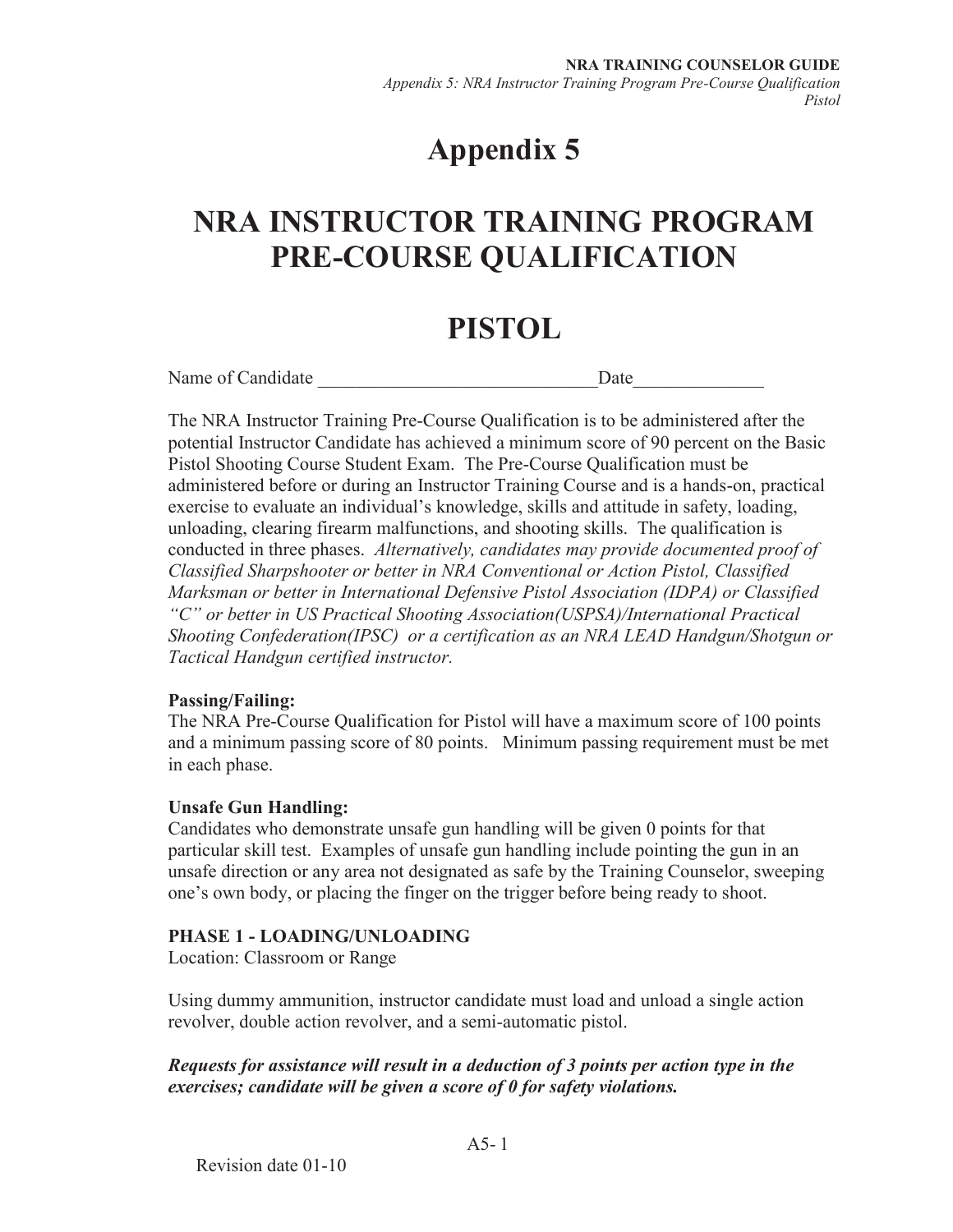#### **NRA TRAINING COUNSELOR GUIDE**

*Appendix 5: NRA Instructor Training Program Pre-Course Qualification Pistol* 

#### **Loading**

Minimum Passing 12 points / Maximum 15 points 5 points maximum per action type

| Points |
|--------|
|        |
|        |
|        |
|        |

| <b>TOTAL</b> |  |
|--------------|--|
|--------------|--|

#### **Unloading**

Minimum Passing 12 points / Maximum 15 points 5 points maximum per action type

|                        | Points |
|------------------------|--------|
| Single Action Revolver |        |
| Double Action Revolver |        |
| Semi-Automatic Pistol  |        |
|                        |        |

TOTAL

## **PHASE 2 – CLEARING COMMON PISTOL STOPPAGES**

Location: Range

Using dummy ammunition, instructor candidate must demonstrate how to clear a common pistol stoppage using a semi-automatic pistol. Training Counselor will set-up the pistol and conduct a practical exercise involving failure to fire and double feeds.

*Requests for assistance will result in a deduction of 3 points per action type in the exercises; candidate will be given a score of 0 for safety violations.* 

FAILURE TO FIRE DRILL: If candidate waits 30 seconds keeping the gun pointed in a safe direction, taps the bottom of the magazine, and pulls the slide to the rear, 5 points will be given.

DOUBLE FEED DRILL: If the candidate locks the slide to the rear, removes the magazine, and renders the pistol unloaded 5 points will be given.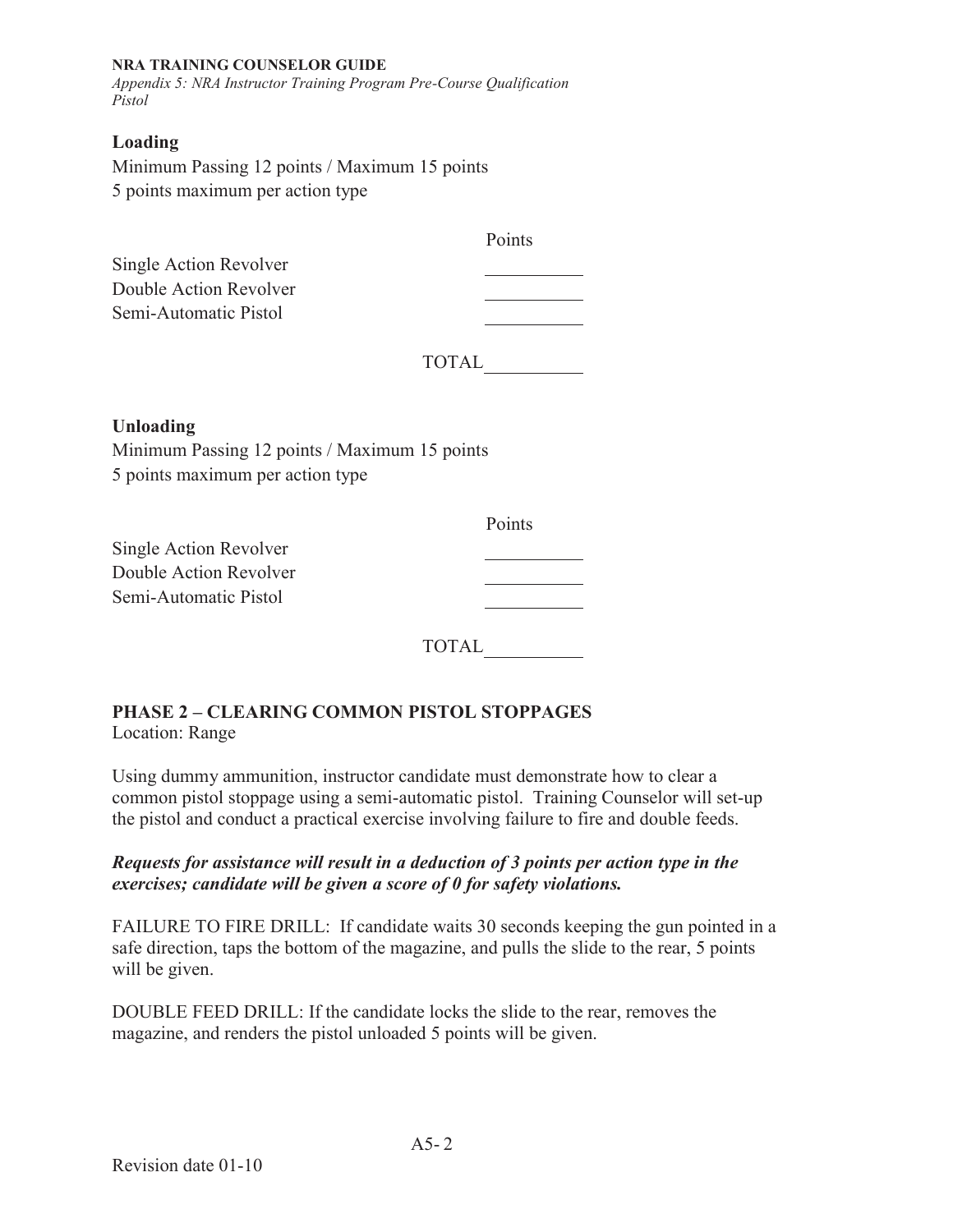#### **NRA TRAINING COUNSELOR GUIDE** *Appendix 5: NRA Instructor Training Program Pre-Course Qualification Pistol*

Minimum Passing 8 points / Maximum 10 points 5 points maximum per stoppage type

Semi-Automatic Failure to Fire Semi-Automatic Double Feed

**Points** 

TOTAL

## **PHASE 3 – PISTOL SHOOTING**

Location: Range

Candidate will shoot any gun of their choice, regardless of action, sights or caliber, at a blank 9 inch diameter paper target at a distance of 15 yards. Candidates will fire 20 shots from a two-handed, unsupported, standing position. Targets will be broken into two tenshot targets or four five-shot targets. Three points will be given for each scoring hit. In order for a hit to count, it must fall inside a ½" border from the edge of the plate. Shots that break the edge of the ½" border will count as hits. All scoring hits on a target must be within a 6" or less extreme spread (see below). Candidates will be allowed to shoot their own firearms if desired. *Two requalification shoots are allowed within any 24-hour period.* 



If adjusted distance is required due to range limitations, the following formulae will be used; all distances are in inches (hit scoring and requirements remain the same):

| Target Diameter: | Target Distance divided by 60.0 |
|------------------|---------------------------------|
| Outside Border:  | Target Diameter divided by 18.0 |
| Extreme Spread:  | Target Diameter divided by 1.5  |

*Candidate will be given a score of 0 for safety violations.*